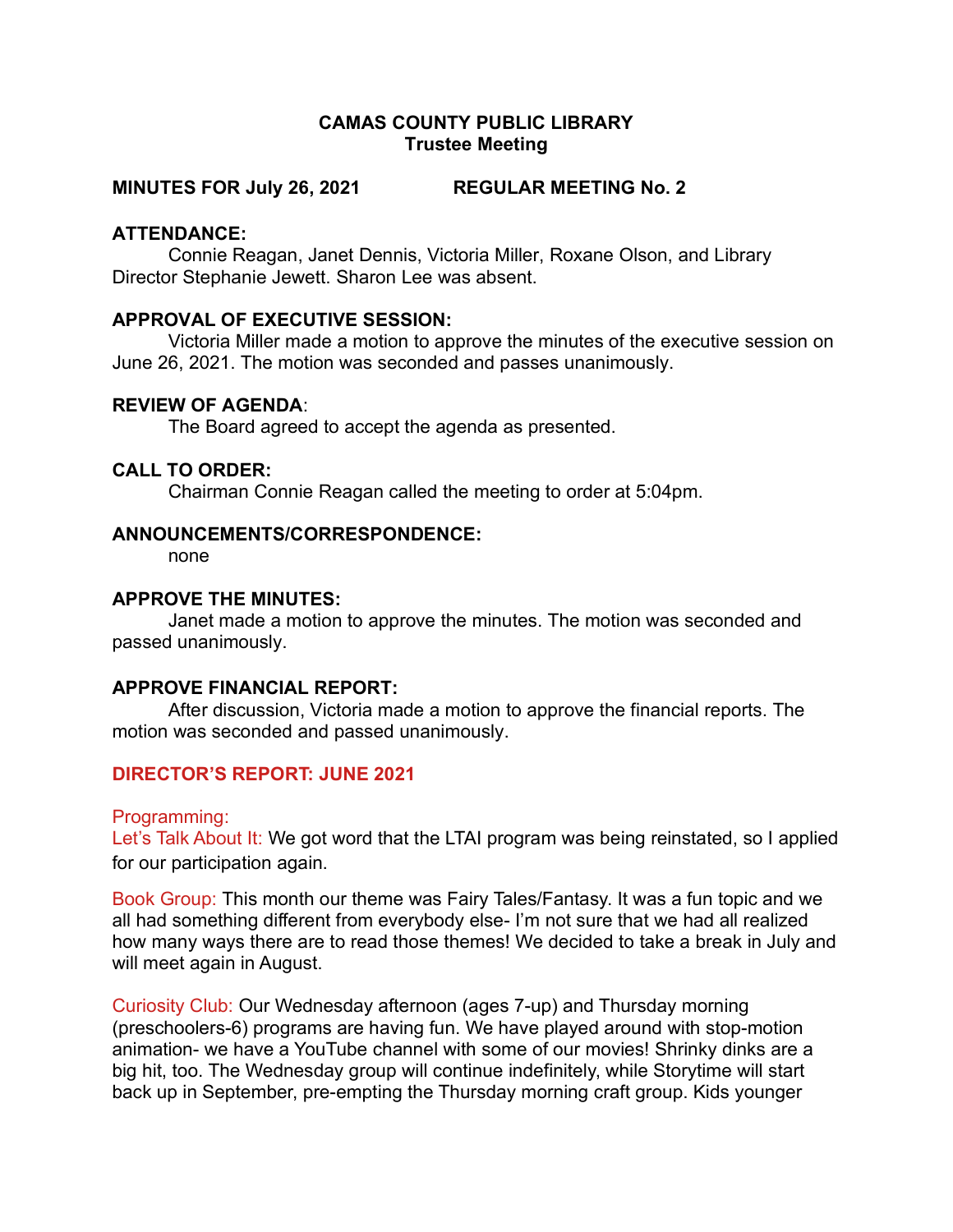than 7 are welcome on Wednesdays as long as someone older comes along to help them.

Staff: Sadly, Trudi moved so we had the task of filling her shoes. She will be a hard act to follow, but after interviewing, we have decided to hire Emilie Galvin, a recent CCHS grad. Emilie has extensive experience working for the school library and comes highly recommended by Roxanne Bell, the school librarian. She has also volunteered over here in the past. She is currently working at a YMCA camp in the Valley, but will start here the first week of August. We are excited to have her! than 7 are welcome on Wednesdays as long as someone older comes along to help<br>them.<br>
Starf: Sadly, Trudi moved so we had the task of filling her shoes. She will be a hard act<br>
to follow, but after interviewing, we have de

|                            | Staff: Sadly, Trudi moved so we had the task of filling her shoes. She will be a hard act<br>to follow, but after interviewing, we have decided to hire Emilie Galvin, a recent CCHS<br>grad. Emilie has extensive experience working for the school library and comes highly<br>recommended by Roxanne Bell, the school librarian. She has also volunteered over<br>here in the past. She is currently working at a YMCA camp in the Valley, but will start<br>here the first week of August. We are excited to have her!<br>Finances: Reports were due for a couple of the grants that we were awarded: the Adult |                  |                 |                      |     |                                                         |                 |     |     |                  |     |                  |                 |                         |
|----------------------------|---------------------------------------------------------------------------------------------------------------------------------------------------------------------------------------------------------------------------------------------------------------------------------------------------------------------------------------------------------------------------------------------------------------------------------------------------------------------------------------------------------------------------------------------------------------------------------------------------------------------|------------------|-----------------|----------------------|-----|---------------------------------------------------------|-----------------|-----|-----|------------------|-----|------------------|-----------------|-------------------------|
| <b>Usage Stats</b>         | Learning Partnership/Lumina award, which allowed us to buy the Chromebooks and<br>Wifi Hotspots, and the Best Practices Grant, with which we purchased a road sign, a<br>library sign, and some lights for a dim corner of the library back by the juvenile fiction.<br>I'm always on the lookout for grants that we can use to supplement our budget.                                                                                                                                                                                                                                                              |                  |                 |                      |     |                                                         |                 |     |     |                  |     |                  |                 |                         |
|                            |                                                                                                                                                                                                                                                                                                                                                                                                                                                                                                                                                                                                                     |                  |                 |                      |     | AugustSeptenOctobeNovembDecemJanuary FebruarMarch April |                 |     |     |                  |     |                  | May             | June                    |
| <b>Door Count</b>          | Adult                                                                                                                                                                                                                                                                                                                                                                                                                                                                                                                                                                                                               | June<br>460      | July<br>766     | 572                  | 162 | 369                                                     | 168             | 425 | 353 | 531              | 863 | 746              | 799             | 48                      |
|                            | Juvenile*                                                                                                                                                                                                                                                                                                                                                                                                                                                                                                                                                                                                           |                  |                 |                      |     |                                                         |                 |     |     |                  |     |                  |                 |                         |
|                            |                                                                                                                                                                                                                                                                                                                                                                                                                                                                                                                                                                                                                     |                  |                 |                      |     |                                                         |                 |     |     |                  |     |                  |                 |                         |
| Circulation                | Audiobooks                                                                                                                                                                                                                                                                                                                                                                                                                                                                                                                                                                                                          | 38               | 3               | 2 <br>$\overline{5}$ |     | 15                                                      |                 |     |     |                  |     |                  |                 |                         |
|                            | Video- Adult                                                                                                                                                                                                                                                                                                                                                                                                                                                                                                                                                                                                        |                  | $\overline{21}$ |                      | 43  | $\overline{29}$                                         | 19              | 46  | 19  | 97               | 59  | 64               | $\overline{77}$ | $\overline{2}$          |
|                            | Video- Juvenile                                                                                                                                                                                                                                                                                                                                                                                                                                                                                                                                                                                                     | 23               | 26              | 16                   | 13  | $\overline{28}$                                         | 8               | 51  | 17  | 60               | 49  | 49               | 55              | $\overline{2}$          |
|                            | Books-Adults                                                                                                                                                                                                                                                                                                                                                                                                                                                                                                                                                                                                        | $\overline{227}$ | 148             | 47                   | 15  | $\overline{121}$                                        | 82              | 149 | 126 | $\overline{151}$ | 167 | $\overline{122}$ | 102             | $\overline{\mathbb{R}}$ |
|                            | Books- Juvenile                                                                                                                                                                                                                                                                                                                                                                                                                                                                                                                                                                                                     | 232              | 104             | 180                  | 94  | 133                                                     | 116             | 155 | 134 | 125              | 161 | 180              | 81              | 13                      |
|                            | Magazines                                                                                                                                                                                                                                                                                                                                                                                                                                                                                                                                                                                                           |                  |                 |                      |     |                                                         |                 |     |     |                  | 15  |                  |                 |                         |
|                            | E-Books                                                                                                                                                                                                                                                                                                                                                                                                                                                                                                                                                                                                             | 37               | 55              | 37                   | 64  | 53                                                      | 36              | 43  | 43  | 49               | 46  | 62               | 63              |                         |
|                            | ILLs Borrowed                                                                                                                                                                                                                                                                                                                                                                                                                                                                                                                                                                                                       |                  |                 |                      |     |                                                         |                 |     |     |                  |     |                  |                 |                         |
|                            | <b>ILLs Loaned</b>                                                                                                                                                                                                                                                                                                                                                                                                                                                                                                                                                                                                  |                  |                 |                      |     |                                                         |                 |     |     |                  |     |                  |                 |                         |
| Computer Use               | Adult                                                                                                                                                                                                                                                                                                                                                                                                                                                                                                                                                                                                               |                  | 26              |                      |     |                                                         |                 |     |     |                  |     |                  |                 |                         |
|                            | Juvenile                                                                                                                                                                                                                                                                                                                                                                                                                                                                                                                                                                                                            |                  | $\overline{37}$ | 66                   |     |                                                         | 22              | 26  |     |                  |     | 35               | 63              |                         |
| <b>New Patrons</b>         | Adult                                                                                                                                                                                                                                                                                                                                                                                                                                                                                                                                                                                                               |                  |                 |                      |     |                                                         |                 |     |     |                  |     |                  |                 |                         |
|                            | Juvenile                                                                                                                                                                                                                                                                                                                                                                                                                                                                                                                                                                                                            |                  |                 |                      |     |                                                         |                 |     |     |                  |     |                  |                 |                         |
| Program Attendance         | Adult                                                                                                                                                                                                                                                                                                                                                                                                                                                                                                                                                                                                               |                  |                 |                      |     |                                                         |                 |     |     |                  |     |                  |                 |                         |
|                            | Juvenile                                                                                                                                                                                                                                                                                                                                                                                                                                                                                                                                                                                                            |                  |                 |                      |     |                                                         |                 | 10  | 10  | 25               | 36  | 89               | 52              |                         |
| Other programs             | Knitters                                                                                                                                                                                                                                                                                                                                                                                                                                                                                                                                                                                                            | 13               | 16              |                      |     |                                                         | 161             | 19  |     | 12               |     | 18               | 20              |                         |
|                            | Passive programming                                                                                                                                                                                                                                                                                                                                                                                                                                                                                                                                                                                                 |                  |                 |                      |     |                                                         | 25              | 35  |     |                  | 20  | 17               |                 |                         |
|                            | Summer Reading                                                                                                                                                                                                                                                                                                                                                                                                                                                                                                                                                                                                      | 18               | 11              | 15 <sup>1</sup>      |     |                                                         |                 |     |     |                  |     |                  |                 |                         |
| <b>Materials Additions</b> | Adult                                                                                                                                                                                                                                                                                                                                                                                                                                                                                                                                                                                                               | $\overline{32}$  | 20              | 25                   | 37  | 25                                                      | 32              | 28  | 46  | 22               | 27  | 22               | 13              |                         |
|                            | Juvenile                                                                                                                                                                                                                                                                                                                                                                                                                                                                                                                                                                                                            | 21               |                 | 48                   | 181 | 38                                                      | 18              | 10  | 21  | 16               | 17  | 96               | 8               | 11                      |
|                            | Teen                                                                                                                                                                                                                                                                                                                                                                                                                                                                                                                                                                                                                |                  |                 |                      | 13  |                                                         |                 |     |     |                  |     |                  |                 |                         |
|                            |                                                                                                                                                                                                                                                                                                                                                                                                                                                                                                                                                                                                                     |                  |                 |                      |     |                                                         |                 | 21  | 13  | 23               | 30  | 27               | 28              | $\overline{2}$          |
|                            |                                                                                                                                                                                                                                                                                                                                                                                                                                                                                                                                                                                                                     |                  | 100             | 96                   | 57  | 63                                                      | 10 <sup>1</sup> | 11  |     | 13               | 30  | 17               | 9               | $\overline{3}$          |
| Equipment Usage<br>Kanopy  |                                                                                                                                                                                                                                                                                                                                                                                                                                                                                                                                                                                                                     |                  |                 | 13                   |     |                                                         |                 |     |     |                  |     |                  |                 |                         |

## Usage Stats